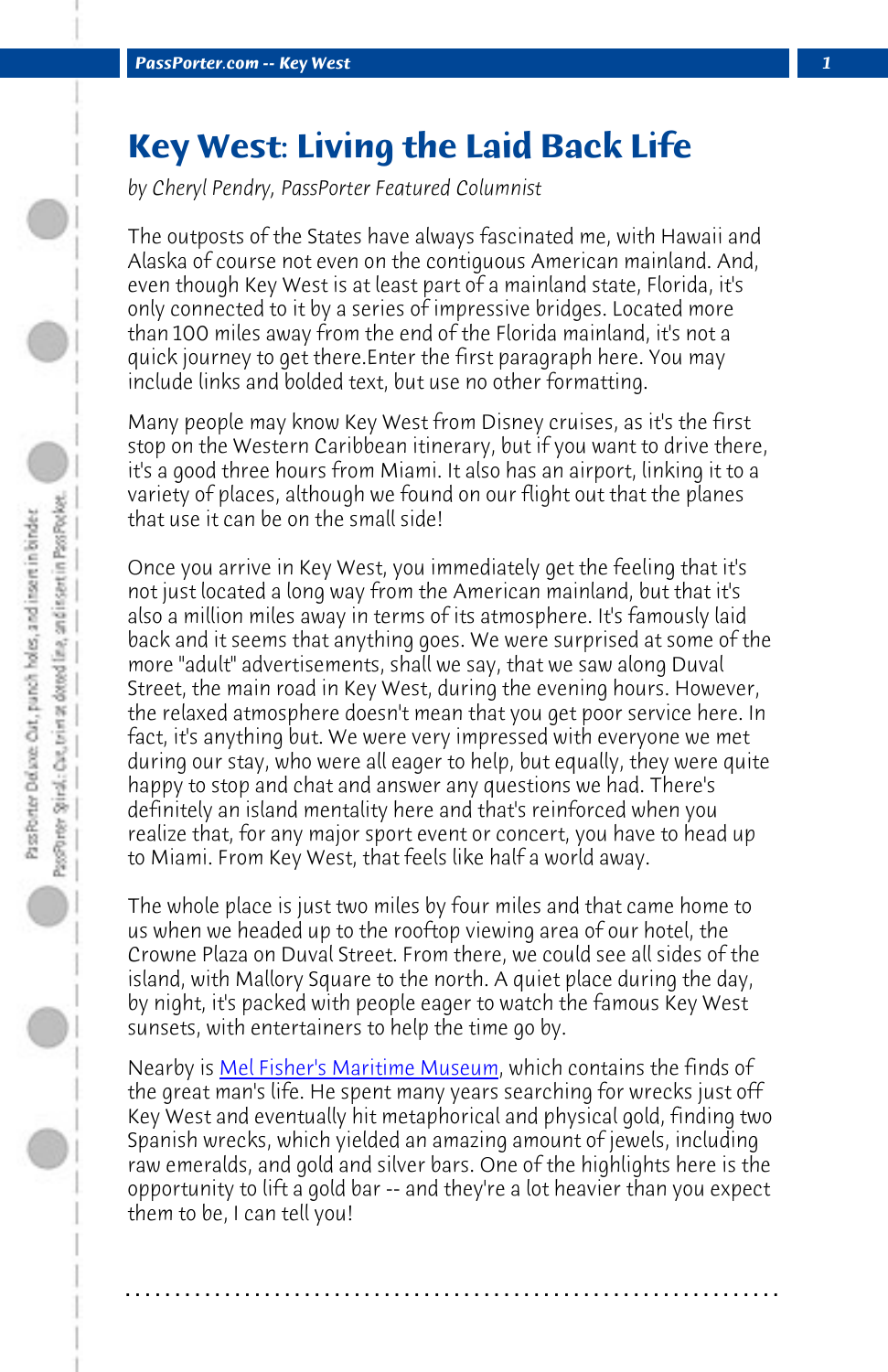*PassPorter.com -- Key West (continued) 2*

At the other side of the island is the place that you have to visit, if for no other reason than to get your photo taken here. This is the southernmost point of the continental United States and, from here; you're only 90 miles from Cuba. We were fascinated to see that, as well as the famous photo spot, there's also the southernmost hotel, house, ice cream parlor and bed and breakfast place around here. Interestingly though, it's not full of souvenir stalls, like many places, which was a pleasant change.

One of the main sights that everyone heads for here is the **Hemingway** House. As its name suggests, this was home to Ernest Hemingway for a number of years and it's a beautiful Spanish-style property, made out of coral rock. It was designed to be hurricane proof and so it's proved to be over the years. Hemingway wrote a great number of his works here in his study and it's clear that he enjoyed life. Having been round the house, it's not hard to understand why. It's set in some lovely grounds, which include a swimming pool, and is nicely secluded away from everyone.

One of the highlights here are the unusual six-toed cats, all of which, bar one, are supposed to descend from Hemingway's original cat Snowball. They're very well looked after and are a joy to see. Having heard how well they're treated here, I'm not surprised that they all stay put.

Anyone who's heard about Hemingway's life in Key West will probably be aware of his fondness for various bars here and particularly one called Sloppy Joe's. His favorite haunt, it still draws the crowds today, as does Margaritaville, created by Floridian singer Jimmy Buffet. If you like to enjoy life in the evenings, Key West is a great place to come.

Despite that, there's still plenty for everyone to enjoy and we loved our time here. It's a perfect stop on a cruise, as you can see most of the main attractions in one day here, the island is so small.

To get around to see all these sights, we used the Old Town Trolley Tour, which had a bus stop right outside our hotel, and we found it to be a great way of touring the island. The drivers were full of great anecdotes about the sights you can find here and the history of Key West.

One of the most famous parts was the decision by the island to secede from the U.S. in 1982, after the U.S. Border Patrol introduced a check-point at Florida City, the entrance to mainland Florida. Key West residents were infuriated by the decision and "seceded" [Ed.- Not that any other authority has recognized the secession.] Ironically, it still

**. . . . . . . . . . . . . . . . . . . . . . . . . . . . . . . . . . . . . . . . . . . . . . . . . . . . . . . . . . . . . . . . . .**

D